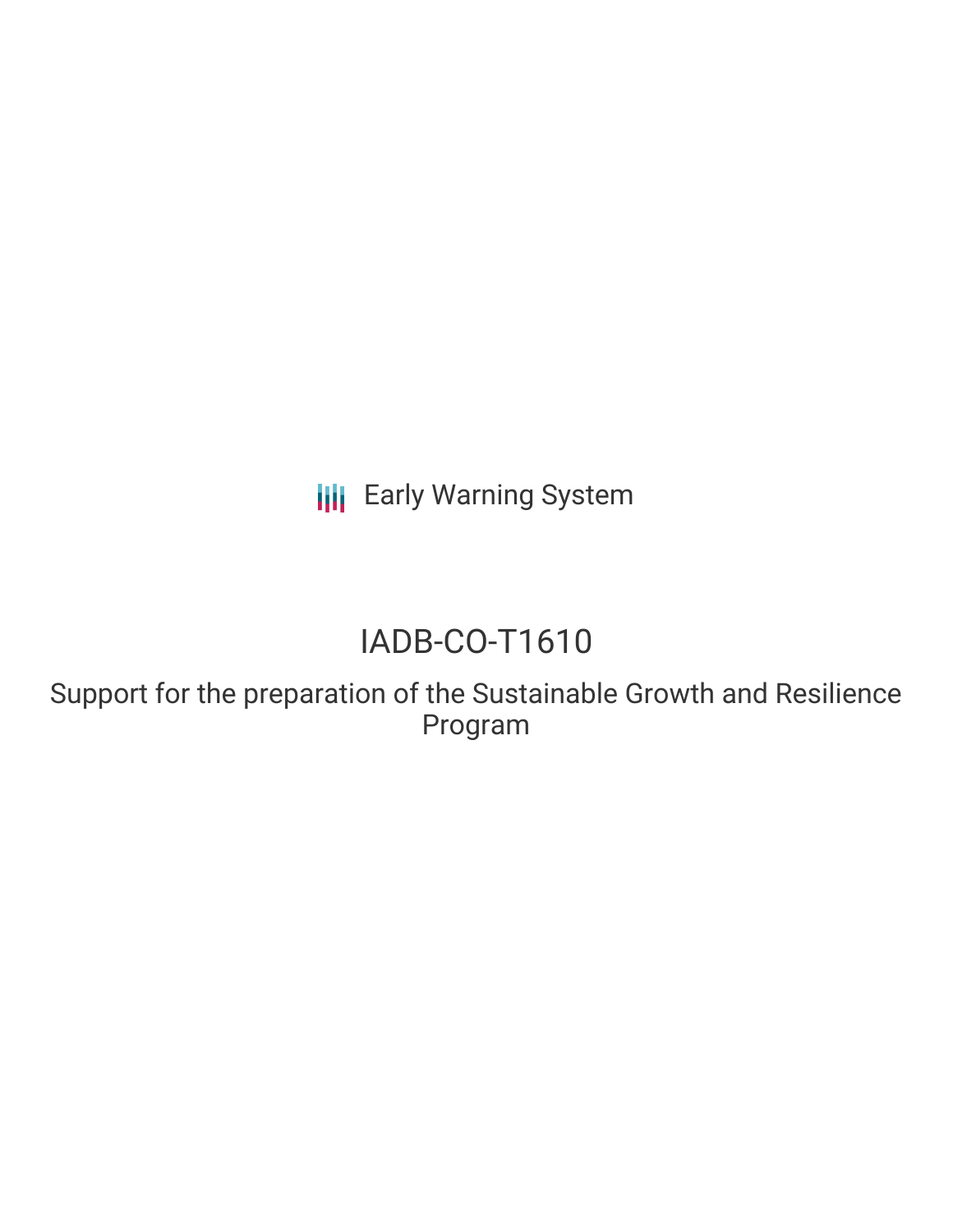

# Early Warning System Support for the preparation of the Sustainable Growth and Resilience Program

### **Quick Facts**

| <b>Countries</b>               | Colombia                                                            |
|--------------------------------|---------------------------------------------------------------------|
| <b>Financial Institutions</b>  | Inter-American Development Bank (IADB)                              |
| <b>Status</b>                  | Approved                                                            |
| <b>Bank Risk Rating</b>        | $\sim$<br>◡                                                         |
| <b>Borrower</b>                | Government of Colombia                                              |
| <b>Sectors</b>                 | Agriculture and Forestry, Law and Government, Technical Cooperation |
| Investment Type(s)             | <b>Advisory Services, Grant</b>                                     |
| <b>Investment Amount (USD)</b> | $$0.50$ million                                                     |
| <b>Project Cost (USD)</b>      | $$0.50$ million                                                     |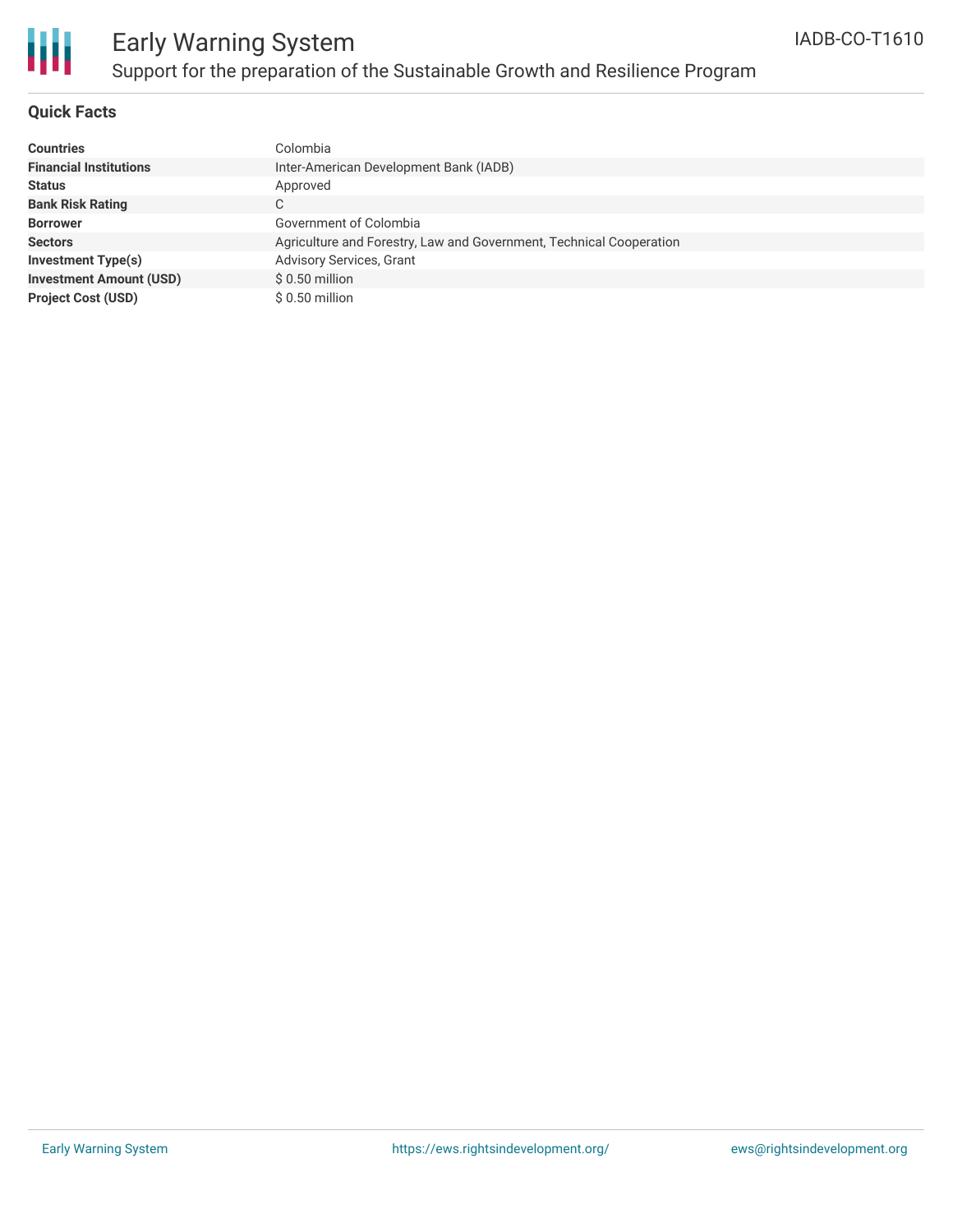

### **Project Description**

El objetivo general de esta cooperacion es brindar apoyo tecnico, juridico y administrativo a las entidades del GdC para el desarrollo de reglamentaciones, estrategias, lineamientos y planes que permitan la adopcion e implementacion de politicas ambientalmente responsables que contribuyan al crecimiento sostenible y resiliente del pais, en el marco del programa CO-L1264. Los objetivos especificos son: i) fortalecer la capacidad del GdC la planificacion, gestion y monitoreo la accion climatica, asi como su financiamiento, para garantizar el flujo necesario de recursos que permitan y faciliten las inversiones verdes que contribuyan al cumplimiento de las metas nacionales en cambio climatico. ii) fortalecer las capacidades del GdC para generar condiciones regulatorias y tecnicas habilitantes que permitan aumentar el aprovechamiento sostenible del capital natural y desarrollar modelos de economia circular como fuente de crecimiento economico sostenible y alternativa para la sustitucion de la dependencia de los hidrocarburos.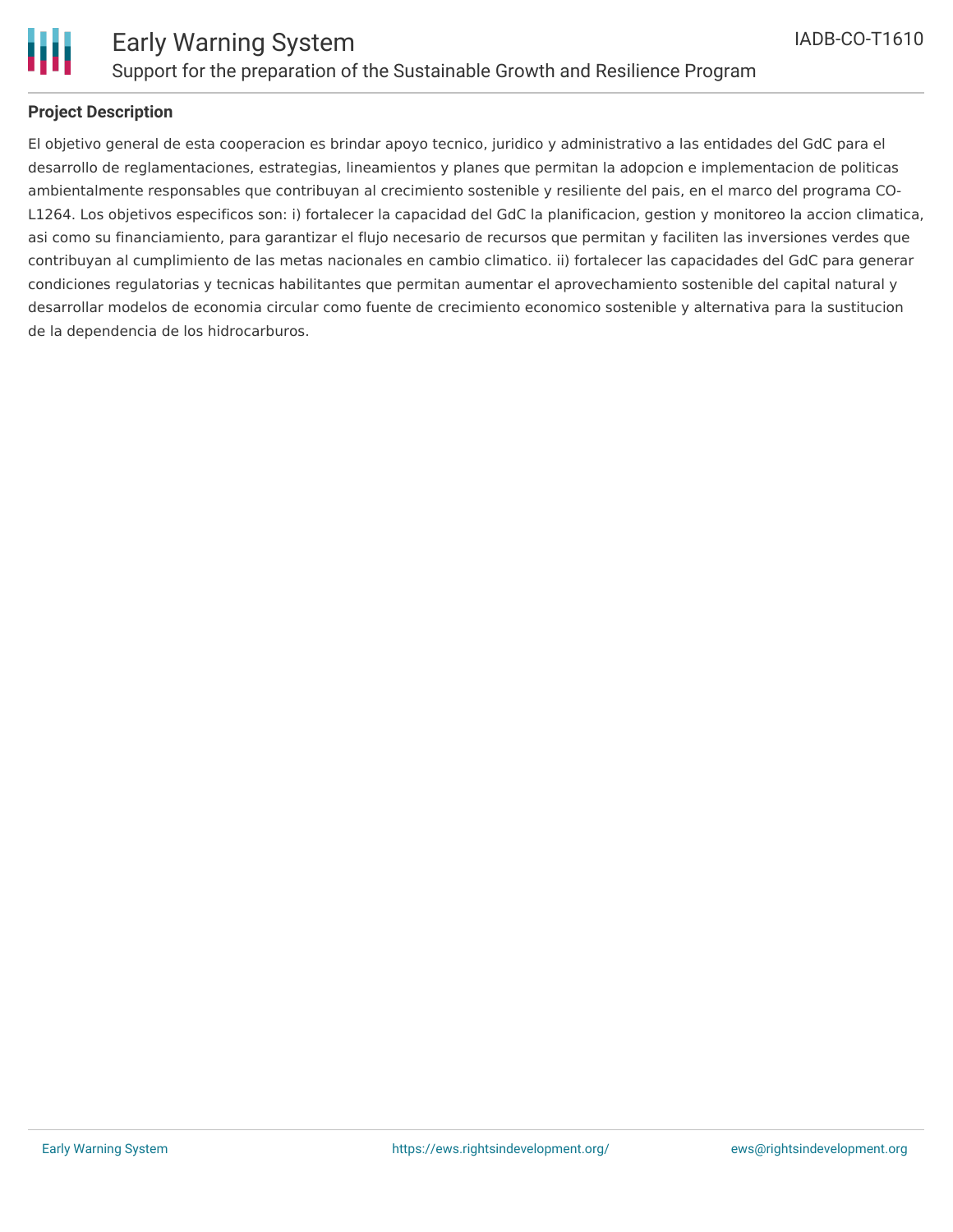

# Early Warning System Support for the preparation of the Sustainable Growth and Resilience Program

#### **Investment Description**

• Inter-American Development Bank (IADB)